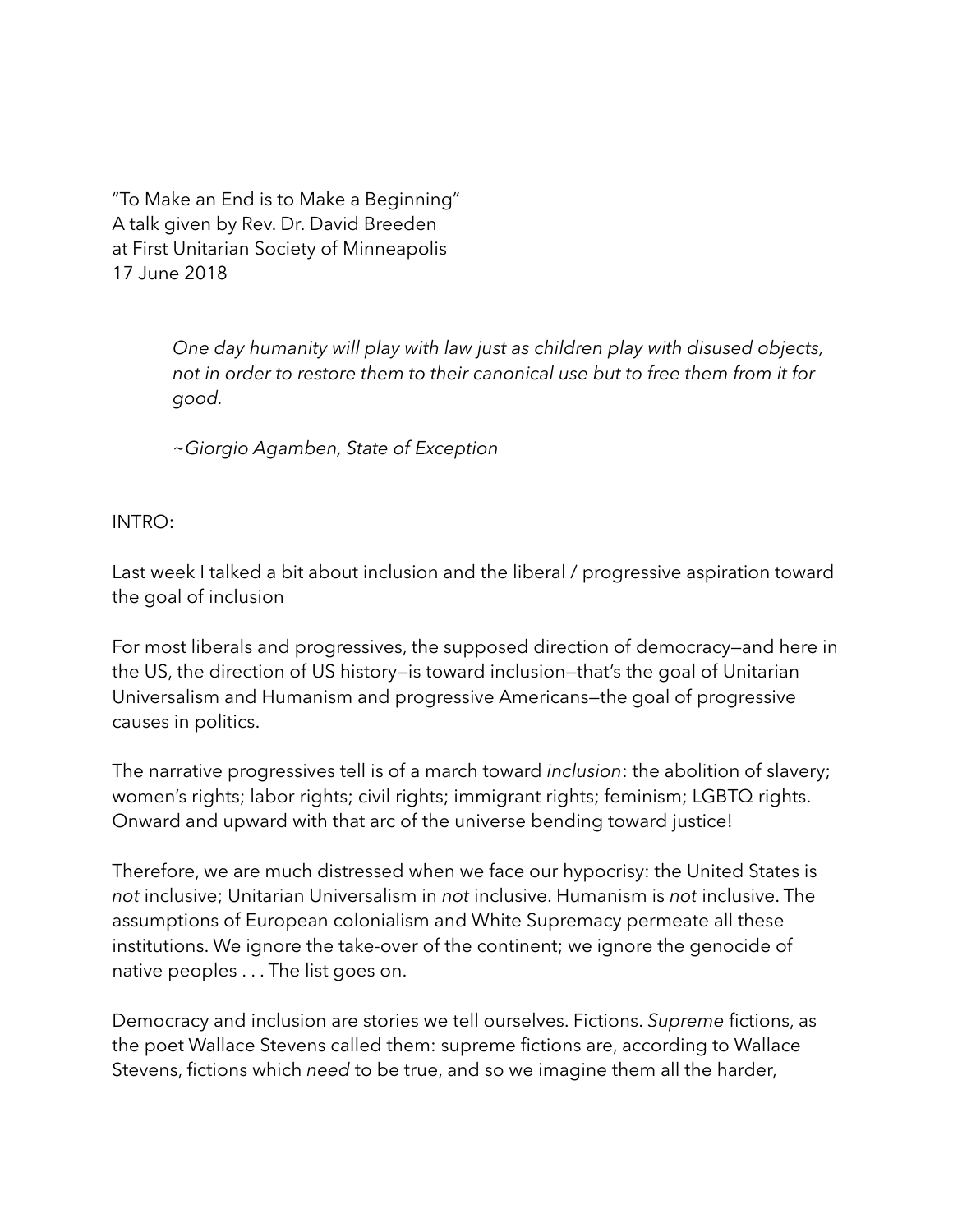making them manifest by sheer will. Or at least those supreme fictions form our aspirations . . . dreams of a future.

Then there is the counter-narrative: the conservative narrative of an onward and upward arc in terms of middle class prosperity. Entrepreneurship. Economic opportunity. Low regulation. Individual freedom. The freedom of conservative Christianity to influence politics and social policy. Spreading democracy and free markets here and abroad. Bootstraps for everyone!

And—surprise, surprise—these conservative narratives often run completely counter to progressive narratives.

It can get distressing: not only does it appear that liberal, progressive values are in the minority in the nation, but also there is that fact that our own purported inclusiveness is self-delusion.

What's a poor progressive to do?

ONE

I made one suggestion about what to do last week—use your words. Or, at the least, watch how words are *being used* by you, your family, friends, neighbors, and politicians and media.

Words matter.

Or they don't.

Last week I mentioned the work of the historian Timothy Snyder who published a book called *[On Tyranny: Twenty Lessons from the 20th Century](https://www.washingtonpost.com/news/book-party/wp/2017/02/24/20-ways-to-recognize-tyranny-and-fight-it/?utm_term=.9ffefa049a1d).* Lesson number seventeen reads:

Listen for dangerous words. Be alert to the use of the words *extremism* and *terrorism*. Be alive to the fatal notions of *emergency* and *exception*. Be angry about the treacherous use of patriotic vocabulary.

The "fatal notions of emergency and exception" or "state of exception"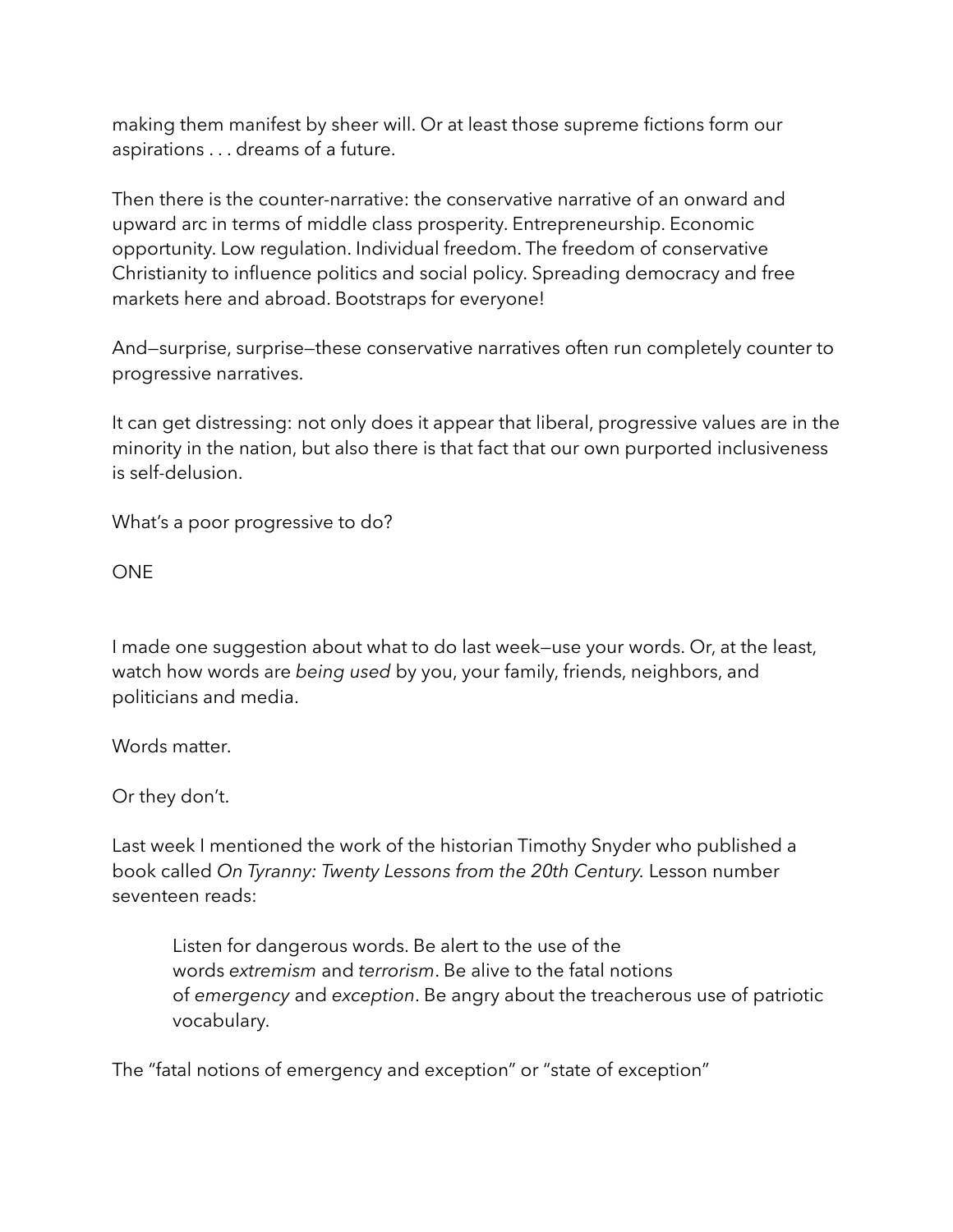(*Ausnahmezustand* in German) was coined by the German legal theorist Carl Schmitt. Schmitt was a Nazi, survived the Second World War, and never repudiated Nazism. In a "state of exception," according to Schmitt, leaders are free to suspend laws for the public good.

Now, that sounds fine at first blush; even necessary. But, as Schmitt well knew, the Nazis did what they did by declaring *everything* an exception and every moment an emergency. "Don't you believe in the rule of law?" "Sure!"

"But right now is an exception! We have an emergency here!

The most blatant example of the "state of exception" in recent US history is the aftermath of the terrorist attacks of September 11, 2001. On October 26th of that year —45 days later—Congress passed the USA PATRIOT Act into law. Sure, the law violates basic Constitutional freedoms, but *this is an emergency*!

And, as Schmitt well knew, after emergency legislation, the exception never goes away . . .

But w*e live in exceptional times, right?* There's a crisis at our southern border! There's a crisis in American manufacturing! There's a crisis on our streets. In our schools. There are dangers everywhere!

Well, yes, there *are* dangers everywhere. The world is burning. But you know what? There always have been and always will be dangers everywhere. The world is always burning.

A burning world is not exceptional. That's not a reason to stop considering what law and justice mean.

The title of my talk today, "To Make and End is to Make a Beginning" is by the poet T.S. Eliot. Eliot served as a civilian air warden during the London Blitz of 1940-41. For fifty six days German bombs fell on London, killing 40,000 and wounding another 100,000. What did Eliot do as he served as an air warden and watched London burning? Besides his air raid duties, he wrote a poem, one of his most spiritual, *[Little](http://www.columbia.edu/itc/history/winter/w3206/edit/tseliotlittlegidding.html)  [Gidding](http://www.columbia.edu/itc/history/winter/w3206/edit/tseliotlittlegidding.html)*. The line I quote is from that poem.

I'm going to call that "spiritual chill."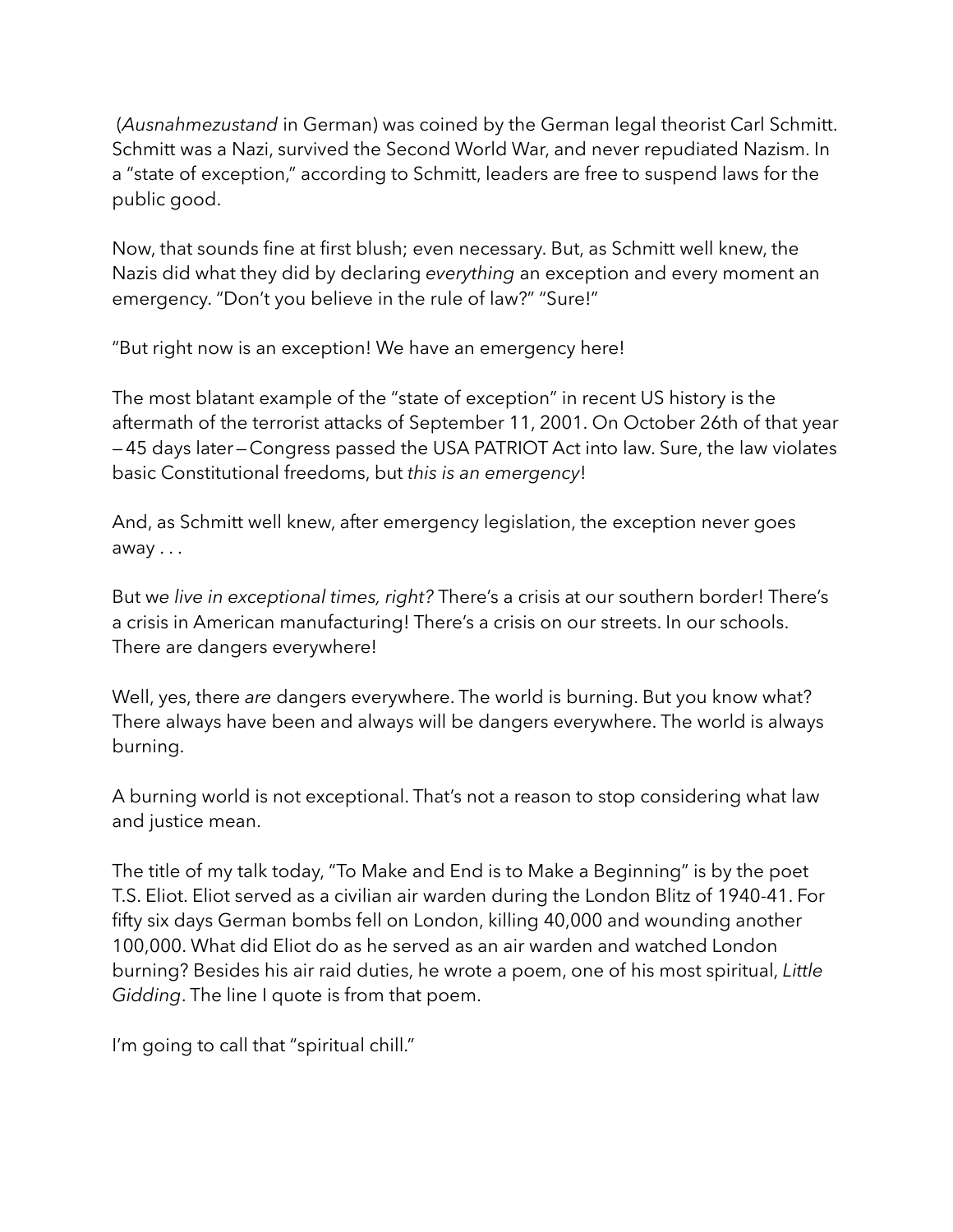The Italian philosopher Giorgio Agamben focused on Schmitt's idea in his book *State of Exception.* Agamben wrote the quote that heads up your order of service this morning:

One day humanity will play with law just as children play with disused objects, not in order to restore them to their canonical use but to free them from it for good.

The flames of authoritarianism cannot survive without the oxygen of exception and emergency. It's up to people who believe in reason to deprive the flames oxygen.

We live in a moment that is part of the long struggle between those who thrive on continuous emergencies and exceptions and those who believe not only in the rule of law, but in the rule of *just* laws.

That sort of consideration requires chill.

## TWO

 You know, our Active Voices group today is very much like the group that formed this congregation back in the nineteenth century, the National Liberal League. Now, yes, it was mostly a men's group, because women weren't allowed to vote anyway! (But the group is part of the DNA of the League of Women Voters.)

The Liberal League formed as a letter-writing, lobbying group to fight the Comstock Laws, laws designed to stop pornography in the US Mail.

Now, what did Mr. Comstock see as "pornography"? Well, sure, "French photographs," but also anything that had to do with sexuality or contraception. Because, *naturellement*, women could not be allowed to take charge of their own bodies.

"Pornography" also included any material that might promote ideas outside of White Protestant Christian orthodoxy. Atheists and agnostics spent real jail time over that. But how could the US government allow women—"those pure and simple creatures, just look at the sweet things"—to think outside the orthodox box? What would that do the the *children*?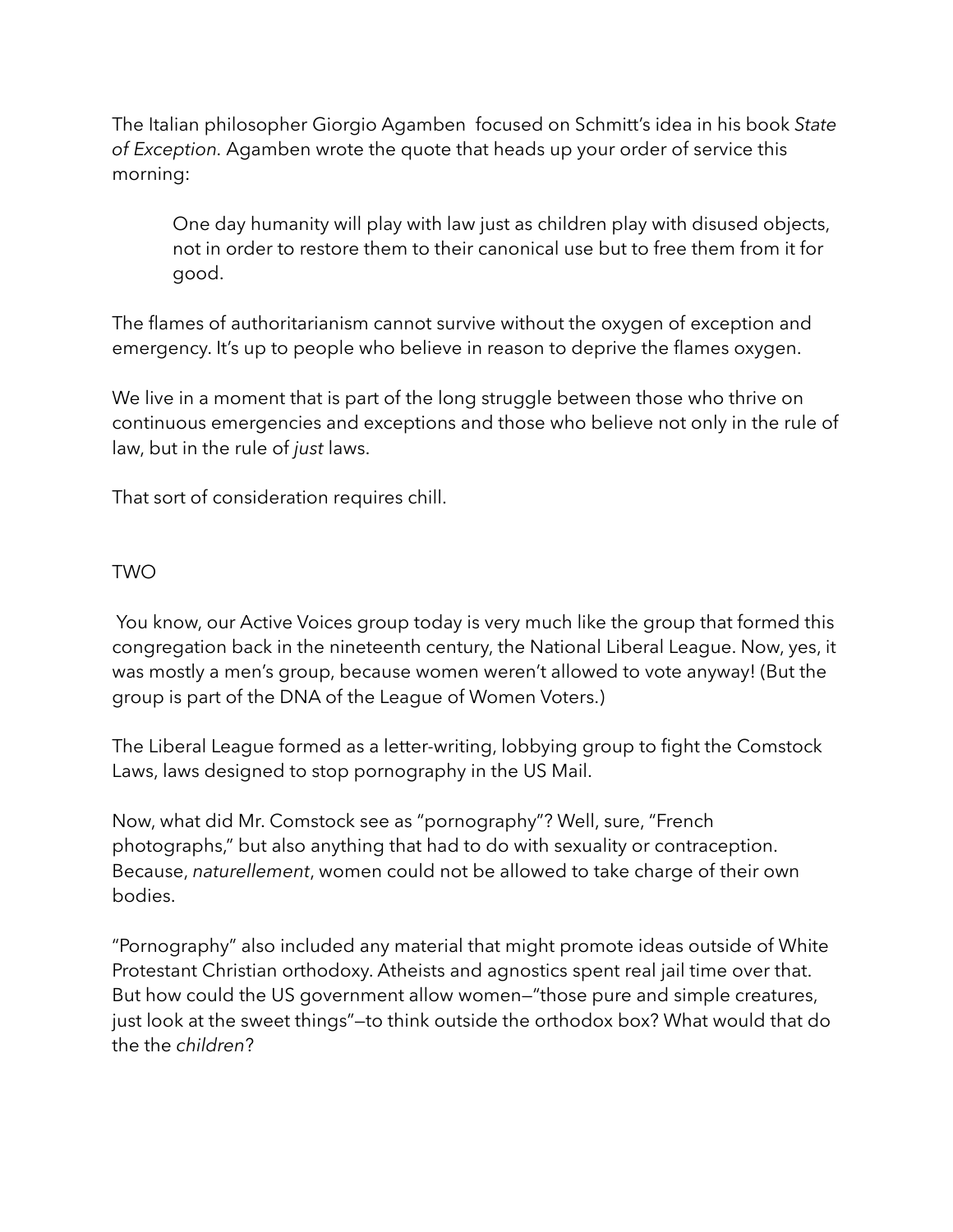The Liberal League lost. The Comstock Laws became the law of land, and their effects on the US Mail continued into the 1960s. And their effects on American society continue today.

Just imagine for a moment: *What if* the Liberal League had won? *What if* the battle over contraception had ended in 1875? *What if* freethought ideas on sexuality, politics, and religion, had gone out to the farms and villages of North America?

What if?

THREE

What am *I* going to be doing this summer, as the world burns?

Thanks to you, I will soon be beginning an eleven week sabbatical. Rev. Jim will be managing things here. Rev. Kelli will be here as well.

I have a couple of projects to pursue.

For one, I'll be spending time in the archives at Meadville Lombard Theological School in Chicago. When the Unitarian Universalist Association moved from its old headquarters to its new one a few years ago, they sent the congregational records of all the churches to Meadville's archives. This archive contains every correspondence between FUS and headquarters since 1881. It should make for some interesting reading, and I look forward to reporting back to you about what I find.

My second project is a book of meditations that I'm titling for now *A Poetics of Freethought.* Although, perhaps I should figure out a way to get "spiritual chill" into the title as well . . .

As you probably know, "freethought" is another word for the Humanist tradition, and in many ways one that I prefer. "Freethought" describes thinking that attempts to avoid dogma, unexamined emotion, and received cultural notions. Freethought attempts to think outside that White Protestant Christian Greek box.

"Freethought" is from a practical standpoint impossible. *Everything* we think and do is culturally conditioned: run through the filters of dogma, emotion, and cultural assumptions. But "freethought" is an attempt to see reality anew, everyday. An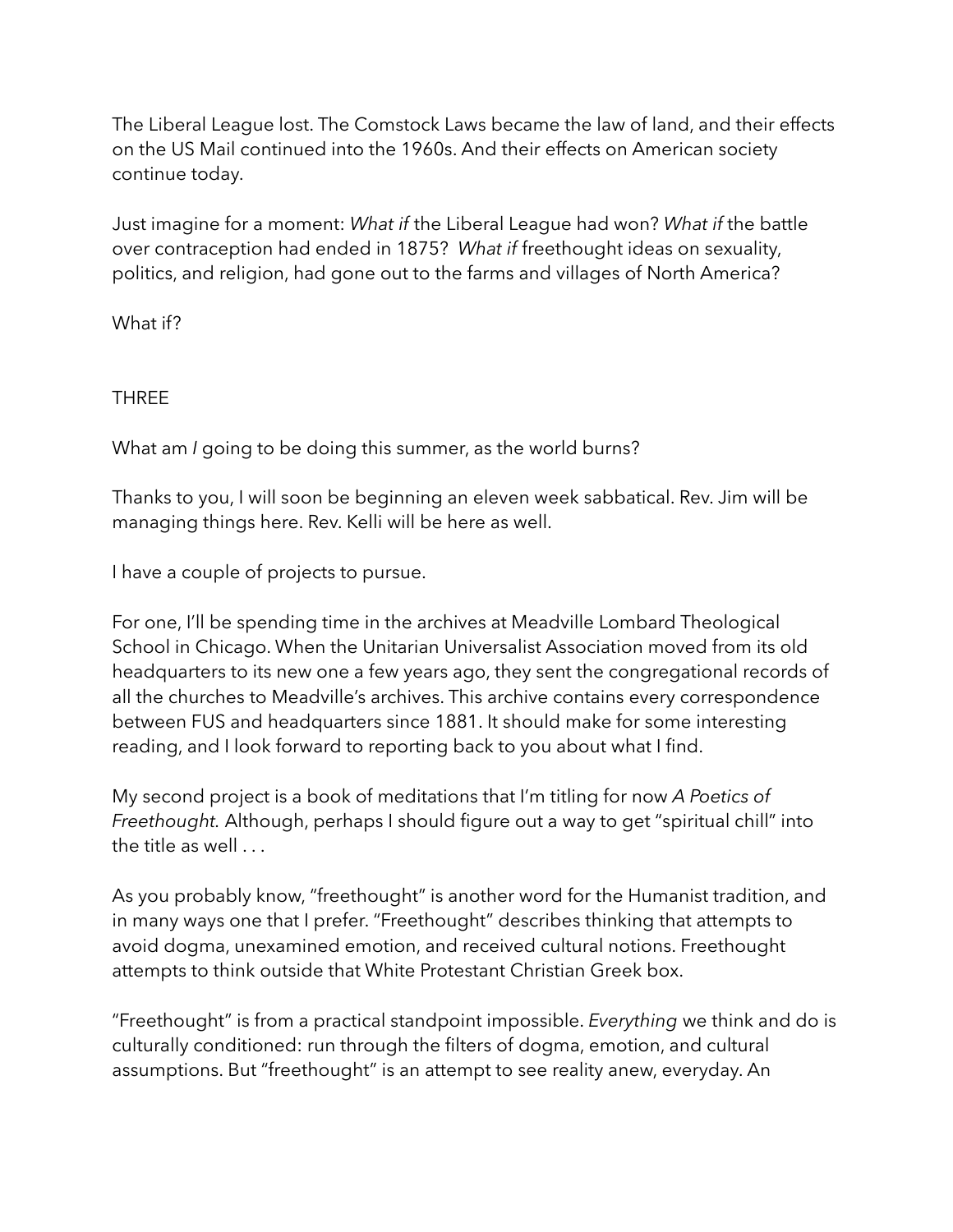attempt to question the *doxa*—part of that word *orthodox—*meaning common beliefs and popular opinions.

Why am I working on a book like that when the world is burning? For the same reason that T.S. Eliot wrote a poem as he sat under Nazi bombs. The world is always burning. And chances are the world always will be burning, as long as human beings exist on the planet.

We must imagine a future anyway.

Some of us—a few of us—are fortunate enough to have some time to think about time and history and oppression and liberation. I know how fortunate I am. I was born into a working-class world where every moment of every day is taken up with a mad scramble merely to stay alive. That's the situation of most people in our nation and on our planet.

But a few of us are blessed with some time out of time—some breathing room to reflect on the human condition. Some time to chill as the world burns.

So that's what I'm going to be doing on my summer vacation . . .

## CONCLUSION

Sure, the times feel exceptional—like an emergency— because none of us here remember 1875 and the Comstock crackdown on freethought; and not many of us remember 1935 when the Roman Catholic priest Father Charles Coughlin held huge fascist rallies in Canada and the US openly praising Hitler and Mussolini.

This nation and this world have always been on fire. Everything has always been an emergency. Our job here, today, is to succeed where that old Liberal League failed.

As I have said before, we do ourselves a great disservice thinking human history or US history is moving inevitably toward those liberal goals of freedom and inclusion. Ours is merely one vision of the human future.

Yes, in his last two books, the cognitive psychologist Steven Pinker has made a good statistical case for a general upward movement in human well-being on the planet.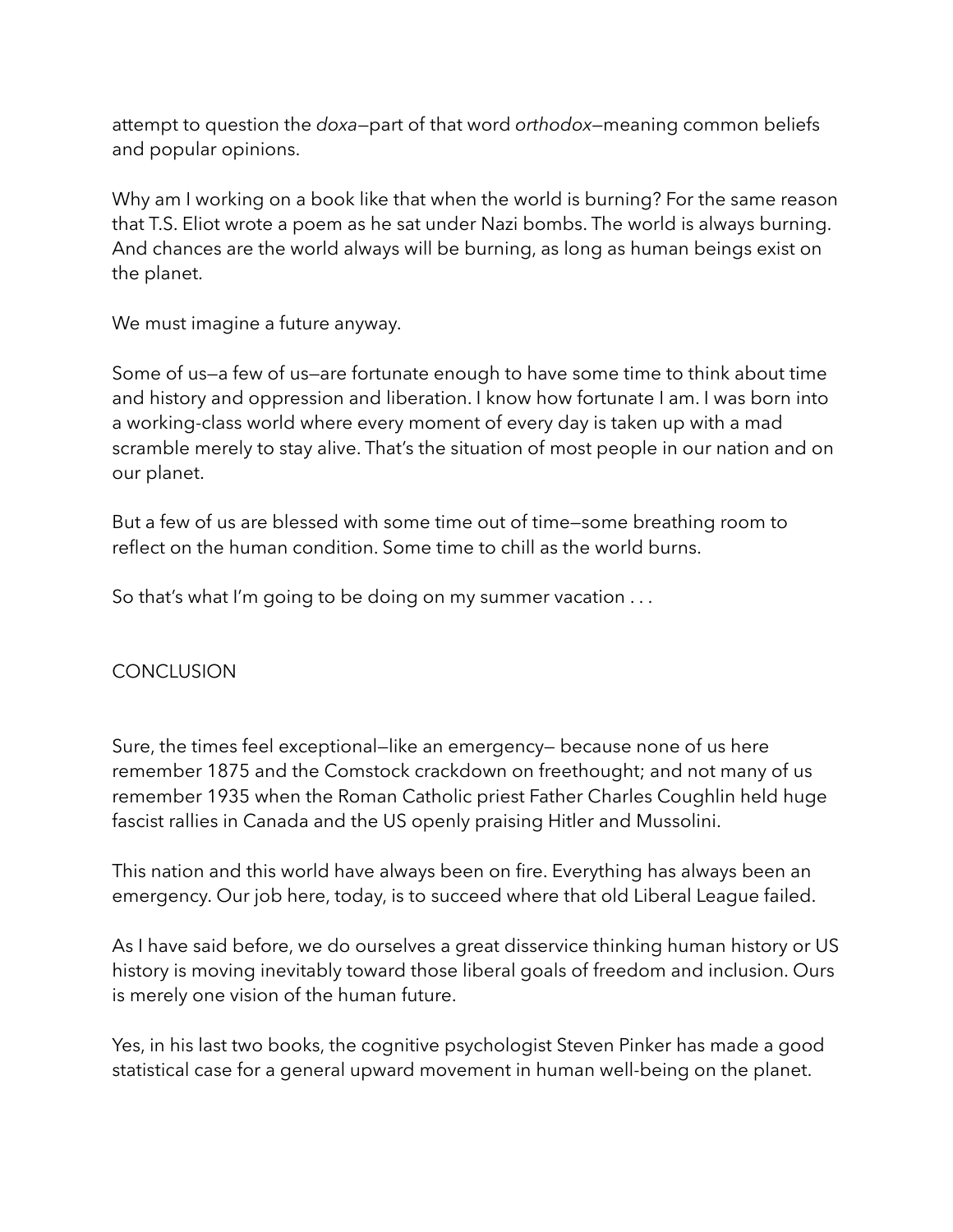Dr. Pinker would be the first to admit that the incline up is not a straight and solid one. In addition, some nations and some populations do not share in the general movement toward human flourishing.

We have a few options when we face the facts: we can deny them; we can run away screaming; or, we can roll up our sleeves.

Humanism isn't a faith or a belief system but rather a way of thinking and a set of core ethical commitments. One of those commitments is to knowledge, and that includes knowledge of a human history full of emergencies and exceptions—a human history in which, as a matter of fact, that's about all there ever has been.

But you know, the cliche of early humans cowering in caves and superstition is a false one. The artifacts from the human past clearly demonstrate that people have always been engineers and artists. Scientists, mathematicians, ethicists, lawyers, and builders.

Yes, the archeological evidence shows lots of fires, lots of murder and burning things down; but more has always been built.

Humanist commitments are always both individual and communal because human beings can't be fully human in isolation. This is one way liberals differ from conservatives.

As a species, we've come a long way. We've discovered much about ourselves and the cosmos. But, like the ancient Hindu god Shiva, we are both creators and destroyers.

We human beings know how to create a better world than the one we currently inhabit. Those faiths and beliefs that stand in the way of that better world . . . need to be voted out of our cave.

We must not, no matter the emergency, "play with law just as children play with disused objects." That goes for the political left and the political right. We must "e alive to the fatal notions of *emergency* and *exception*. Be angry about the treacherous use of patriotic vocabulary."

Winning requires chill.